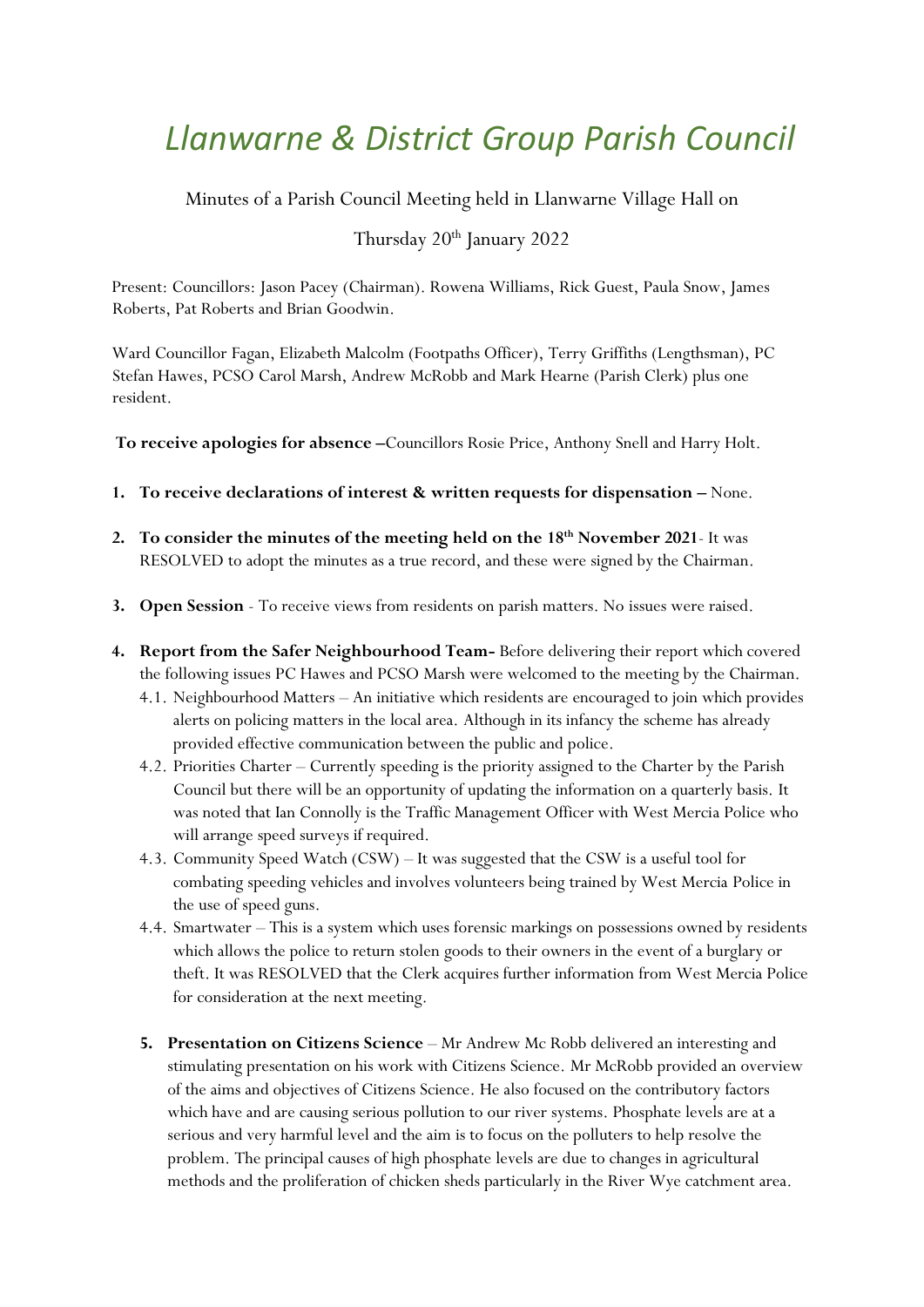The resources available to Citizens Science and the CPRE have grown substantially in recent times with the former able to deploy six field officers and the latter having 450 volunteers at their disposal. Other positive developments include plans to apply for a Water Protection Zone and the support of the local MP. There is a very limited two-year window of opportunity for dealing with this problem. Mr McRobb suggested that Parish Council can help by strongly objecting to chicken farms when such proposals are submitted plus lobbying the local MP.

### **6. Reports and Updates**

- 6.1 The Clerk reported that all actions raised at the last meeting have been discharged.
- 6.2 The Clerk reported that since the last meeting there have been developments in two planning applications. The LPA has refused planning permission against 173774- 173780 (Biddlestone Orchards Development) and approved, with conditions, planning application 202794 (Land adjacent Amarant House, Harewood End).
- 6.3 **Locality Steward** No defects which need to be reported to the Locality Steward were identified but see 6.4.2 and 6.4.3 below.
- 6.4 **Ward Councillor Fagan** covered the following issues in her report:
	- 6.4.1 The proposed visit of the Chief Executive (Herefordshire Council) on the  $4<sup>th</sup>$ February 2022 has been postponed. Details of the rescheduled visit will be announced when arrangements have been made.
	- 6.4.2 Complaints have been received about mud being deposited on Gibraltar Lane and the issue will be referred to the Locality Steward.
	- 6.4.3 Similarly, a broken fence post at Lyston Court will also be referred to the Locality Steward.
	- 6.4.4 Confirmed that plans for a Water Protection Zone will be discussed at a full meeting of Herefordshire Council.
- 6.5 **Village Hall Refurbishment** Ward Councillor reported that monies have been successfully sourced from the Covid Recovery Grant which will be used for new curtains. A Talk Community Café will meet every Saturday and it is planned to make the upstairs space available for functions/activities.

### **7. Lengthsman**

7.1 The Lengthsman mentioned that there is currently no formal contract or parish plan in place and suggested that this is something the Parish Council needs to introduce for 2022/23. Turning to work supported by the drainage grant the Lengthsman highlighted four jobs which have been highlighted but progress has been hampered by issues with the landowners. Ward Councillor Fagan also agreed to ascertain the details of the proposed lengthsman grant from Herefordshire Council for 2022/23. Councillor Snow reported a broken and dangerous post at the end of Marsh Lane and would provide the details to the Clerk.

7.2 A draft contract for the Lengthsman had been circulated to Councillors before the meeting and following discussion it was RESOLVED to submit the draft to the Lengthsman for his consideration.

**8. Footpaths Officer Report –** Work required on the footpath network as discussed at the last meeting had been referred to the Footpath Contractor for a quotation. The quotation was received by the Clerk on the  $19<sup>th</sup>$  January 2022 and subsequently circulated to the Parish Councillors. The Chairman considered there was insufficient detail supporting the quotations so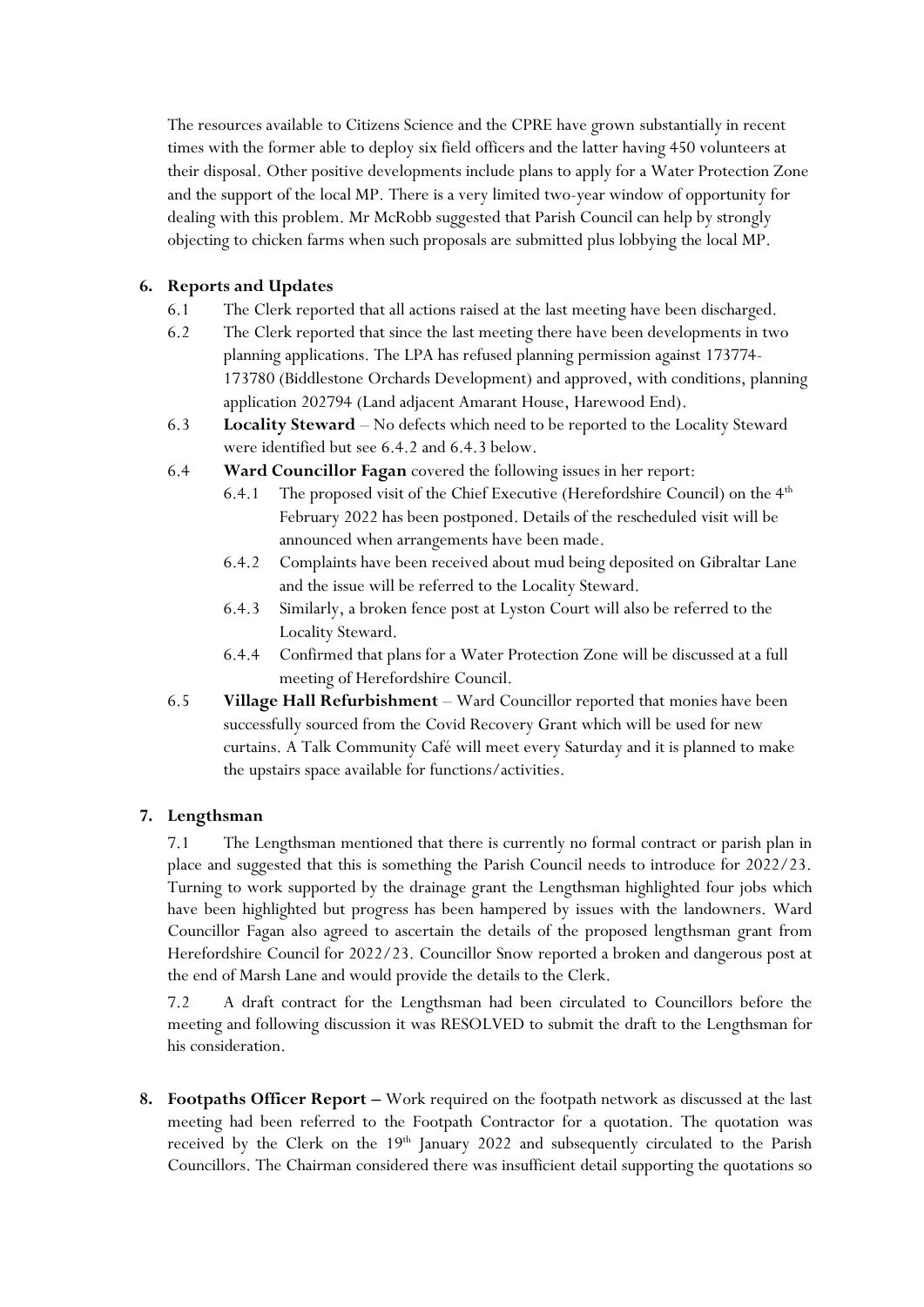it was RESOLVED that, with the support of the Footpaths Officer, the Footpath Contractor provides a fuller assessment of the work required in time for the March meeting of the Parish Council. Ward Councillor Fagan reported that Herefordshire Council are planning to re-assume responsibilities for PROW work from the 1 April 2022.

#### **9. Environment**

- 9.1 **Flooding** The Chairman reported on developments since the last meeting commenting specifically on an attenuation pond and irrigation pond in the parish. The Garron and Gamber working group has not met since the last meeting but arrangements are in hand with Councillor Nigel Moore (Llangarron Parish Council) and Rod Hawnt (hydrologist) to discuss the scope and costs of a survey of the catchment area**.**
- 9.2 **Flood Plans** In discussion, Councillors agreed that it required specialist knowledge to complete the flood plans survey and it would not be feasible on these grounds to submit a response from the Parish Council.
- 9.3 **Riparian Rights** Councillors acknowledged that the guidance published by Herefordshire Council was very informative and no further action is required.
- 9.4 **Great Collaboration/Herefordshire Green Network** It was RESOLVED that Councillor Guest would arrange for a representative from the Great Collaboration to talk to the Parish Council at the March meeting.
- **10. Proposal to Change the Name of the Parish Council** Before any decision is taken to pursue the possibility of changing the name of the Parish Council it was RESOLVED that the Clerk seeks details of the cost of holding elections for each of the settlements in the parish**.**
- **11. Planning** No planning applications have been received for consideration but the Chairman mentioned the re-consultation at Trevase Farm and confirmed that, after reviewing the Parish Council's original submission, there was nothing else that could be usefully added.

#### **12. Finance**

- 12.1 The current bank balance is £13,252.73
- 12.2 Councillors approved the following payments:
	- 12.2.1 Lengthsman (Invoices TGC1700 (Roads Account) £392.00 (ex VAT); TGC1701 (Drainage Grant Fund) £900.00 (ex VAT)<sup>1</sup>
	- 12.2.2 Autela Payroll Services Invoice Number (7739) £43.50 ex VAT)
	- 12.2.3 Stationery £14.00
	- 12.2.4 Postage £7.92
	- 12.2.5 Clerk's salary for October 21 January 2022
	- 12.2.6 PAYE October 21- January 22 £332.80
- 12.3 **Financial Monitoring 2021/**22 Based on the spend to date plus anticipated cost and receipts to year end the Clerk estimated that there will be reserves in the region of £10,500 but this was contingent on receiving VAT payments and Drainage Grant reimbursement in good time.

 $<sup>1</sup>$  Invoices submitted as part of the Drainage Grant and costs will be reimbursed by Herefordshire Council.</sup>